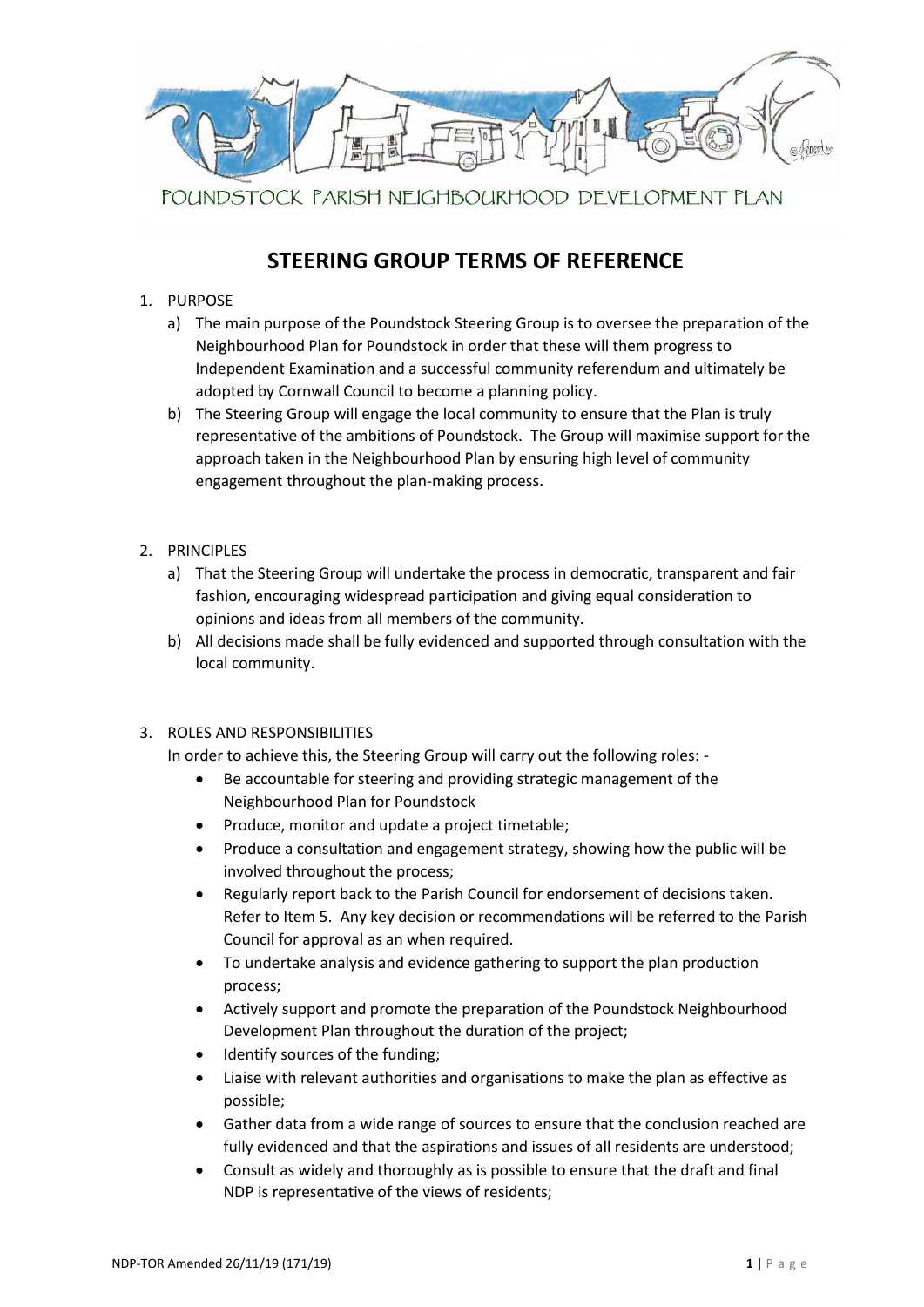- Agree, subject to ratification by the Parish Council, a final submission version of the Poundstock Neighbourhood Development Plan;
- 4. MEMBERSHIP
	- a) 4.1 The Steering Group will be made up of a cross-section of volunteers from the community, including Parish Councillors. Effort will be made to seek representation from under-represented sections of the community. As and when required the Steering Group will make the decisions to co-opt any specialist help as required.
	- b) 4.2 Membership of the Steering Group will be open to the public indefinitely. The Steering Group will consist of 2 members of the Parish Council, with a total of 6-12 max in the Steering Group, at the discretion of the Chairman.
- 5. DECISION MAKING
	- a) The Steering Group has full delegated authority of the Parish Council.
	- b) The Group will report monthly to the Parish Council setting out progress on its work; in addition, these reports will identify upcoming key actions, recommendations and financial expenditure. The Parish Council will approve the Submission Draft Neighbourhood Development Plan prior to publication for consultation and Independent examination.
	- c) The plan-making process remains the responsibility of the Parish Council as the qualifying body, it is therefore important that the Steering Group maintains a good level of communication with the Parish Council on key matters. All publications, consultation and community engagement exercises will be undertaken by on behalf of the Parish Council with appropriate recognition of the Parish Council's position given in all communications associated with the project.
- 6. MEETINGS
	- a) Steering group meetings will take place as and when the plan develops, not less than on meeting a month.
	- b) Where possible, all meetings should be held within the Parish. The dates of future meetings will be made publicly available via the Parish Council website.
	- c) The Steering Group will elect a Chair, Treasurer and Secretary from its membership to remain in those positions until the project is completed. If these positions become vacant, the group will elect an alternative.
	- d) The Secretary shall keep a record of meeting and circulate notes to Steering Group members and the Parish Council in a timely fashion. Minutes shall be made publicly available on the Parish Council website and any other local communication channels.
	- e) A least 5 days' clear notice of meetings shall be sent to members via email.
	- f) Decisions made by the Steering Group shall normally be by consensus at Steering Group Meetings. Where a vote is required each member shall have one vote. A minimum of 50% + 1 person shall be present where matters are presented for decision to be taken. A simple majority vote will be required to support any motion. The Chairman shall have the casting vote.
- 7. WORKING GROUPS
	- a) The Steering Group may establish working groups, made up from volunteers from the community to aid them in any Neighbourhood Plan related project.
	- b) Each working group should have a lead person from the Steering Group.